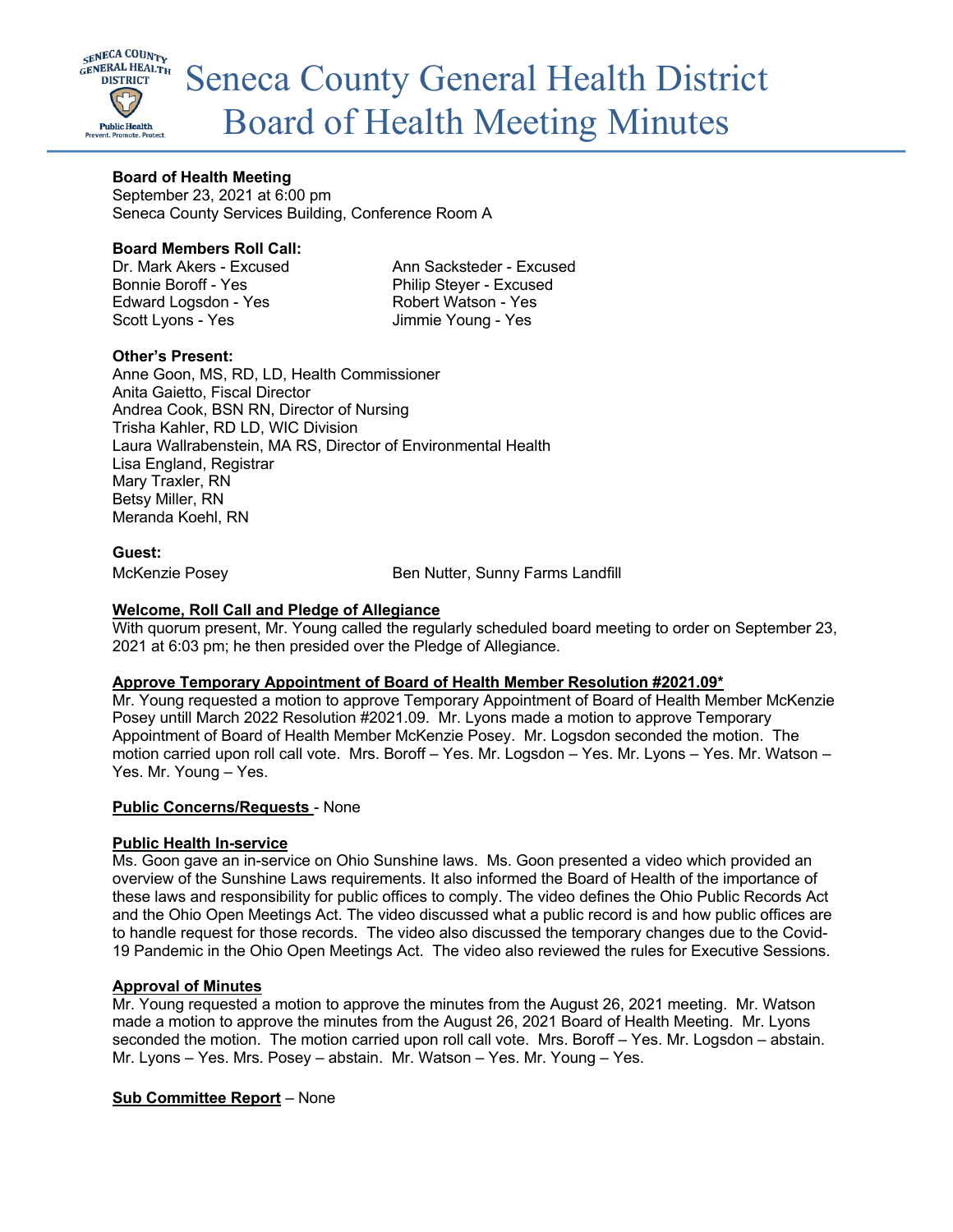## **Financial Report**

The Monthly Financial Report for August 2021 shows revenue for the month of \$415,195.05 and revenue year to date of \$3,655,332.44. Expenses for the month were \$526,953.47 and year to date expenses totaled \$3,257,438.43.

Mr. Young requested approval of the Monthly Financial Report for August 2021. Mrs. Boroff made a motion to approve the Monthly Financial Report for August 2021. Mr. Logsdon seconded the motion. The motion carried upon roll call vote. Mrs. Boroff – Yes. Mr. Logsdon – Yes. Mr. Lyons – Yes. Mrs. Posey – Yes. Mr. Watson – Yes. Mr. Young – Yes.

# **Expenditures**

Mr. Young requested approval of the previous month's expenditures. Mr. Lyons made a motion to approve the expenditures as presented. Mr. Watson seconded the motion. The motion carried upon roll call vote. Mrs. Boroff – Yes. Mr. Logsdon – Yes. Mr. Lyons – Yes. Mrs. Posey – Yes. Mr. Watson – Yes. Mr. Young – Yes.

# **Out of County Meetings/Travel**

Mr. Young requested a motion to approve Out of County Meetings and Travel requests provided in board packets. Mrs. Posey made a motion to approve the Out of County Meetings and Travel. Mr. Logsdon seconded the motion. The motion carried upon roll call vote. Mrs. Boroff – Yes. Mr. Logsdon – Yes. Mr. Lyons – Yes. Mrs. Posey – Yes. Mr. Watson – Yes. Mr. Young – Yes.

# **Advances/Repayments/Transfers**

Mr. Young requested a motion to approve Advances, Repayments, and Transfer List provided in board packets. Mr. Watson made a motion to approve the Advances, Transfer List and Appropriations Transfer. Mr. Lyons seconded the motion. The motion carried upon roll call vote. Mrs. Boroff – Yes. Mr. Logsdon – Yes. Mr. Lyons – Yes. Mrs. Posey – Yes. Mr. Watson – Yes. Mr. Young – Yes.

# **Supplements**

Mrs. Young requested a motion to approve Supplements:

- a. Fund 7089 Construction and Demolition Debris \$170,000.00
- b. Fund 7164 Home Sewage Treatment Systems \$31,199.00

Mr. Logsdon made a motion to approve the Supplements. Mrs. Boroff seconded the motion. The motion carried upon roll call vote. Mrs. Boroff – Yes. Mr. Logsdon – Yes. Mr. Lyons – Yes. Mrs. Posey – Yes. Mr. Watson – Yes. Mr. Young – Yes.

## **Contracts**

Mr. Young requested a motion to approve the following Contracts:

- a. The Baldwin Group, Inc., for software maintenance and support for HDIS program, 10/23/2021-10/22/2022, not to exceed \$3,013.49(payer)
- b. A&D Excavating, LLC, for home sewage treatment systems installation (Kromer property**),**  09/13/2021-01/10/2022, not to exceed \$19,674.00 (payer)
- c. Pine View Excavating, LLC, for home sewage treatment systems tap-in (Durst property**),**  09/13/2021-12/11/2021, not to exceed \$9,500.00 (payer)

Mr. Logsdon made a motion to approve the Contracts. Mr. Lyons seconded the motion. The motion carried upon roll call vote. Mrs. Boroff – Yes. Mr. Logsdon – Yes. Mr. Lyons – Yes. Mrs. Posey – Yes. Mr. Watson – Yes. Mr. Young – Yes.

## **Resolutions** - None

## **Division Reports**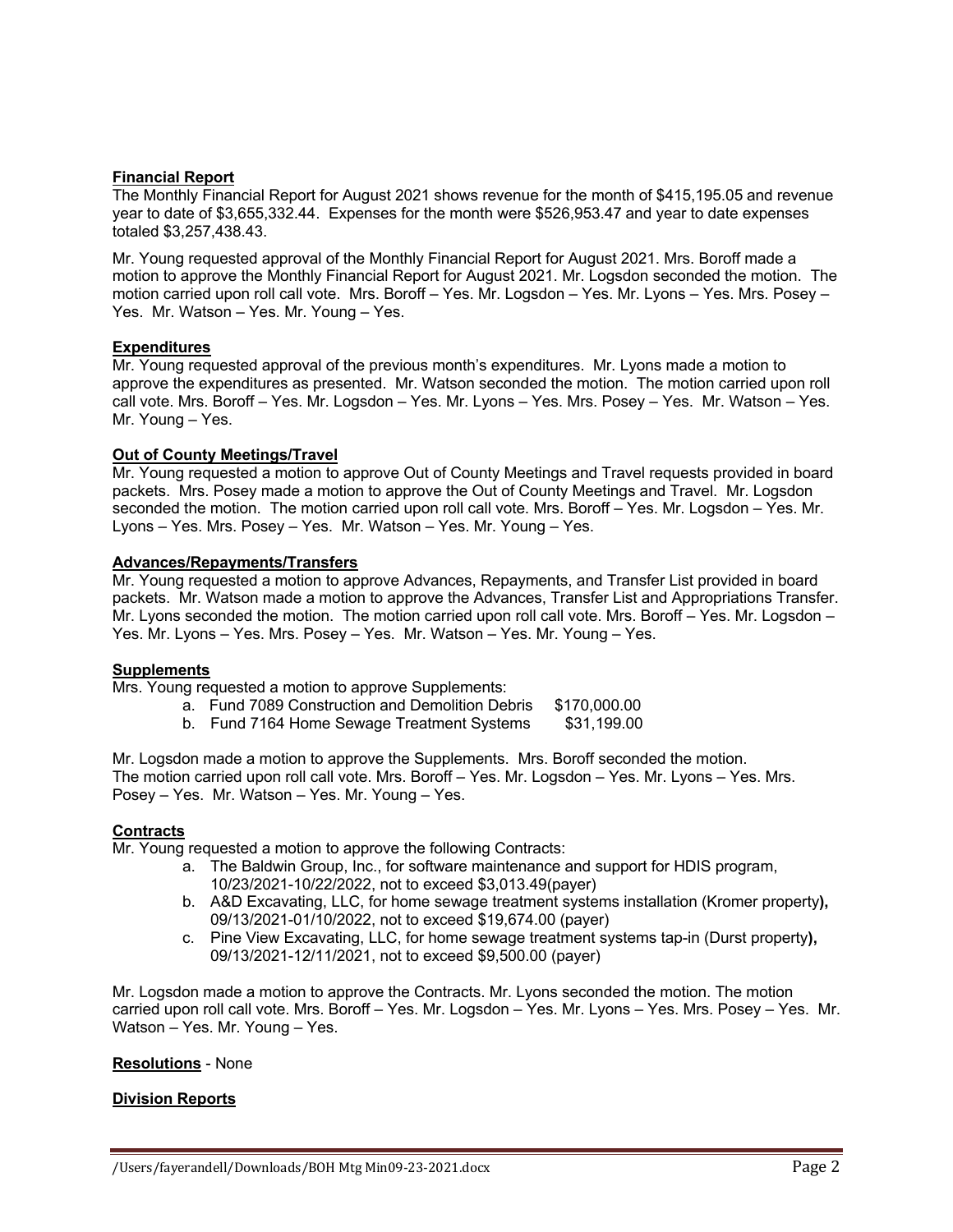# **WIC**

Mr. Young turned the floor over to the Director of the WIC Division, Trisha Kahler, RD LD. Mrs. Kahler reviewed her report included in board member's packet.

The board discussed the Farmers Market coupon booklets that WIC is giving out.

# **Nursing**

Mr. Young turned the floor over to the Director of Nursing, Andrea Cook, BSN RN. Ms. Cook reviewed her report included in board member's packet.

Ms. Cook introduced newly hired public health nurse Betsy Miller RN.

Ms. Cook also shared with the Board of Health that we will be starting Pfizer booster doses soon. They will be available by appointment.

## **Environmental Health**

Mr. Young turned the floor over to the Director of Environmental Health, Laura Wallrabenstein, MA RS. Mrs. Wallrabenstein reviewed her report included in board member's packet.

## **Condemnations**

Mrs. Wallrabenstein presented for condemnation, property located at:

- 1. 301 E. Lytle St. Fostoria, OH 44830
	- Owned by: Kimberly Tucker, 932 N. Union St. Fostoria, OH 44830

Mr. Young requested a motion to approve the condemnation of the presented property Mr. Lyons made a motion to approve the condemnation of the presented property. Mr. Logsdon seconded the motion. The motion carried upon roll call vote. Mrs. Boroff – Yes. Mr. Logsdon – Yes. Mr. Lyons – Yes. Mrs. Posey – Yes. Mr. Watson – Yes. Mr. Young – Yes.

Mrs. Wallrabenstein presented for condemnation, property located at:

- 1. 5726 N SR 53 Tiffin, OH 44883 in Fort Seneca
	- Owned by William G. Cupples (same address)

Mr. Young requested a motion to approve the condemnation of the presented property. Mrs. Posey made a motion to approve the condemnation of the presented property. Mrs. Boroff seconded the motion. The motion carried upon roll call vote. Mrs. Boroff – Yes. Mr. Logsdon – Yes. Mr. Lyons – Yes. Mrs. Posey – Yes. Mr. Watson – Yes. Mr. Young – Yes.

## **Rescind**

Mrs. Wallrabenstein presented for rescind of condemnation, properties located at:

- 1. 133 E. Fourth St. Fostoria, OH 44830
	- Owned by: Regina Russo, 2410 Foxfire Lane Findlay, OH 45840
- 2. 253 Sycamore St. Fostoria, OH 44830
- Owned by: Joseph & Brian Cline 445 Angela Drive Fostoria, OH 44830
- 3. 12400 W. Axline Poplar Village Lot #63 Fostoria, OH 44830 Owned by: HAP III LP C/O Poplar Village MHP PO Box 1649 Oakdale, CA 95361

Mr. Young requested a motion to approve the rescind condemnation of the presented properties. Mr. Logsdon made a motion rescind condemnation of the presented properties. Mrs. Boroff seconded the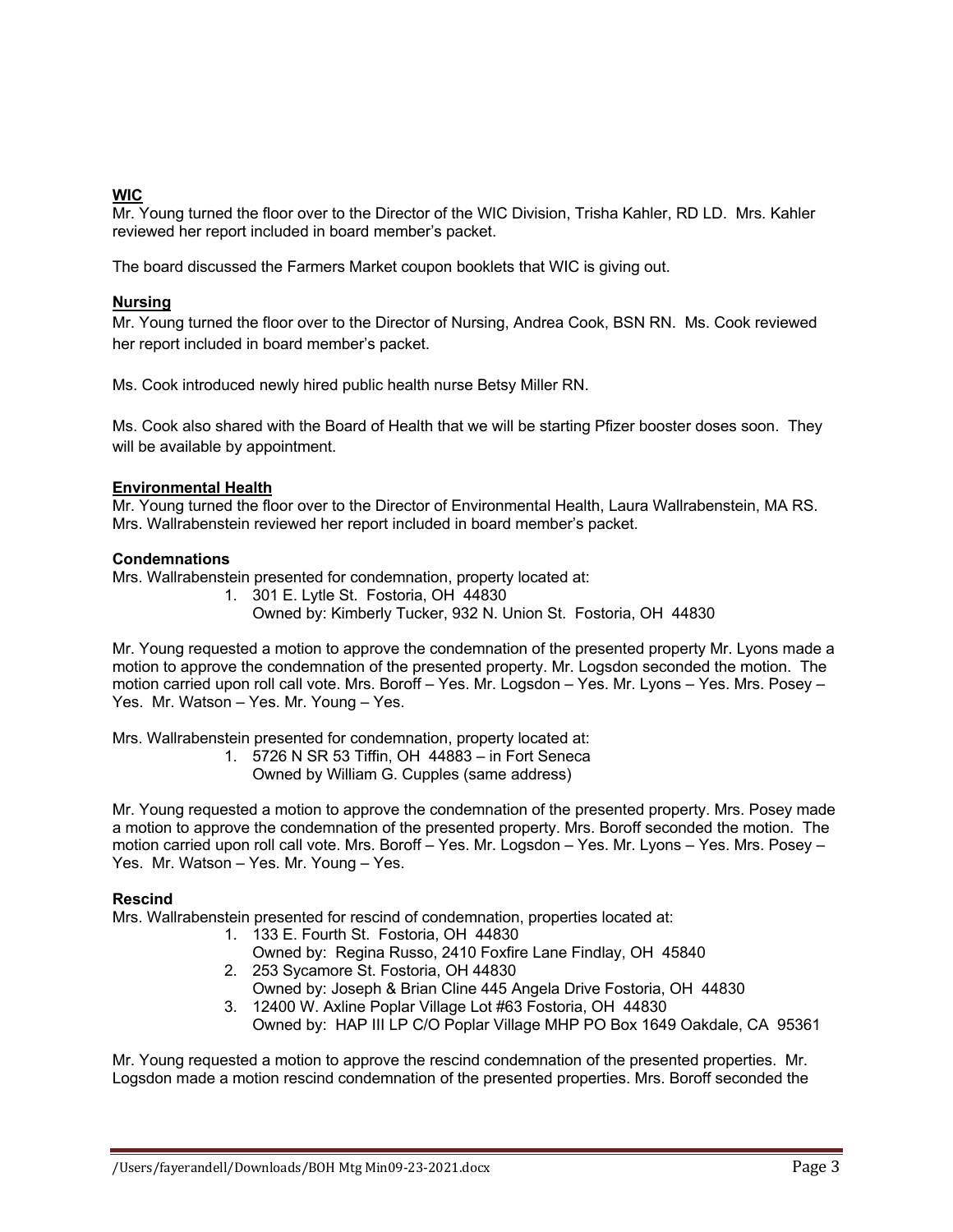motion. The motion carried upon roll call vote. Mrs. Boroff – Yes. Mr. Logsdon – Yes. Mr. Lyons – Yes. Mrs. Posey – Yes. Mr. Watson – Yes. Mr. Young – Yes.

Mrs. Wallrabenstein updated the board on the lift station at Poplar Village in Fostoria.

## **Landfill update**

The Board emailed an updated landfill report by Austin Nainiger prior to the meeting.

Mr. Nutter from Sunny Farms Landfill updated the Board.

## **First reading of 2022 proposed food fees:**

| <b>FOOD SERVICE CATEGORY</b>         | <b>CURRENT LOCAL FEE</b> | <b>PROPOSED FEE (2022)</b> |
|--------------------------------------|--------------------------|----------------------------|
| Commercial Risk 1 <24,999 sq. ft.    | \$129.26                 | \$154.70                   |
| Commercial Risk 1I <24,999 sq. ft.   | \$145.45                 | \$174.26                   |
| Commercial Risk 1II <24,999 sq. ft.  | \$276.91                 | \$333.04                   |
| Commercial Risk 1V <24,999 sq. ft.   | \$350.74                 | \$422.21                   |
|                                      |                          |                            |
| Commercial Risk I > 25,000 sq. ft.   | \$186.25                 | \$223.53                   |
| Commercial Risk II > 25,000 sq. ft.  | \$195.96                 | \$235.27                   |
| Commercial Risk III > 25,000 sq. ft. | \$691.38                 | \$833.65                   |
| Commercial Risk IV > 25,000 sq. ft.  | \$732.82                 | \$883.71                   |
|                                      |                          |                            |
| <b>Mobile</b>                        | \$222.69                 | \$215.55                   |
| <b>Vending</b>                       | \$11.69                  | \$11.85                    |
| <b>Temporary</b>                     | \$65.00                  | \$70.00                    |

Late Fee: 25% of Local Fee.

Plan Review Fees: Class 1 or 2 = \$250.00 Class 3 or 4 = \$300.00 Level 2 Proctor = \$40.00 Additional inspection fee = \$50.00 for plan reviews

There will be a public hearing for the food fees held in the basement conference room of the Health Department on Thursday, October 28, 2021 from 4:00 p.m. to 5:00 p.m.

## **Health Commissioner**

Mr. Young turned the floor over to the Health Commissioner, Anne Goon, MS, RD, LD. Ms. Goon report was handed out in the Board Member's folders.

Ms. Goon reviewed the Board members CEU required hours for the year.

Ms. Goon also announced that the Health Insurance Committee presented to the Seneca County Commissioners today, there will be no change in premium for 2022 but will add an Employee Assistant Program for all employees. Health Savings Contribution will be decided later in the budget process.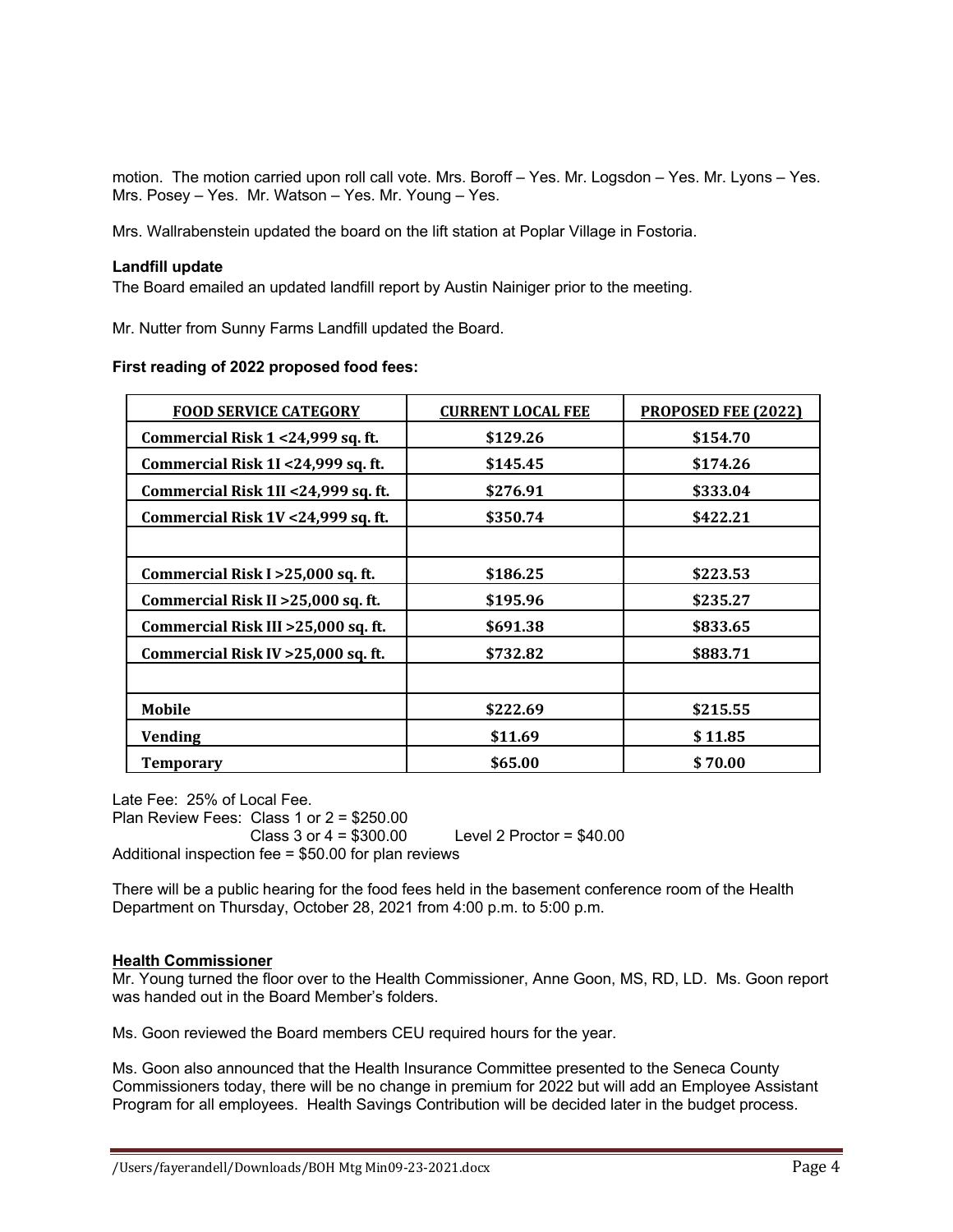Ms. Goon discussed a position classification plan with the Board. There are two nurse positions that Ms. Goon requested to change from a PHN 1 to a PHN 2.

Mr. Lyons made a motion to approve the reclassification of Mary Traxler RN and Meranda Koehl RN from PHN 1 to PHN 2. Mr. Logsdon seconded the motion. The motion carried upon roll call vote. Mrs. Boroff – Yes. Mr. Logsdon – Yes. Mr. Lyons – Yes. Mrs. Posey – Yes. Mr. Watson – Yes. Mr. Young – Yes.

Ms. Goon is planning a site visit with Chris Lund from Gershman, Brickner & Bratton, Inc. He is the Health Department's landfill consultant. Mr. Lund will be coming in mid-October.

Ms. Goon had Ms. Cook explain the PCG group's role in the Pandemic response and how with the increase in cases the Health Department has had to step back in to help with the case load. Betsy Miller also spoke on the Health Department's efforts for Pandemic response.

Ms. Goon discussed the Covid case increase in Seneca County and its impact on health care.

Ms. Goon presented different options for updating the Health Department logo.

### **Employee Related Actions** - None

#### **Unfinished Business**

#### **Policies**

Mr. Young requested a motion to approve the Board of Health Orientation Policy. Mr. Lyons made a motion to approve the Board of Health Orientation Policy. Mr. Logsdon seconded the motion. The motion carried upon roll call vote. Mrs. Boroff – Yes. Mr. Logsdon – Yes. Mr. Lyons – Yes. Mrs. Posey – Yes. Mr. Watson – Yes. Mr. Young – Yes.

Mr. Young requested a motion to approve the Board of Health Consent Agenda Policy. Mr. Lyons made a motion to approve the Board of Health Consent Agenda Policy. Mr. Logsdon seconded the motion. The motion carried upon roll call vote. Mrs. Boroff – Yes. Mr. Logsdon – Yes. Mr. Lyons – Yes. Mrs. Posey – Yes. Mr. Watson – Yes. Mr. Young – Yes.

### **New Business**

### **Flu prices for 2021-2022 season effective 9/17/2021**

### **Private Pay**

6-35 months - \$21.00 3 years and up - \$21.00 65 & up(hi dose) - \$60.00

#### **Insurance**

6-35 months - \$31.50

3 years and up - \$31.50

65 & up(hi dose) - \$94.63

Mrs. Boroff made a motion to approve the 2021-2022 flu prices changes effective as presented. Mrs. Posey seconded the motion. The motion carried upon roll call vote. Mrs. Boroff – Yes. Mr. Logsdon – Yes. Mr. Lyons – Yes. Mrs. Posey – Yes. Mr. Watson – Yes. Mr. Young – Yes.